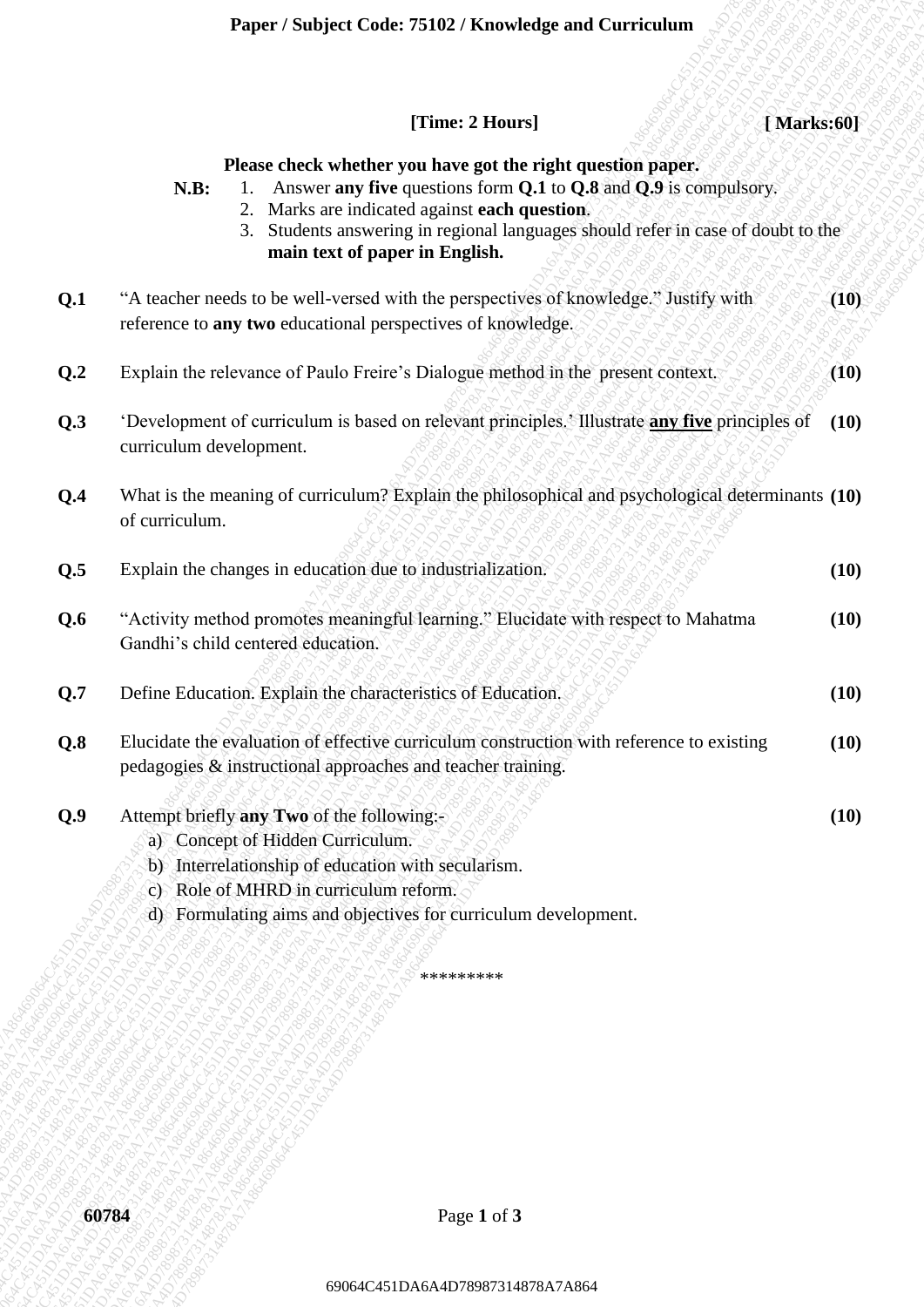## **(मराठी अनुवाद)**

|       | Paper / Subject Code: 75102 / Knowledge and Curriculum                                                                                                                                                                                           |      |
|-------|--------------------------------------------------------------------------------------------------------------------------------------------------------------------------------------------------------------------------------------------------|------|
|       | वेळ:२ तास]<br>[एकुण गुण: ६०]                                                                                                                                                                                                                     |      |
|       | (मराठी अनुवाद)                                                                                                                                                                                                                                   |      |
| 9.5   | ''शिक्षकाला ज्ञानाचे दृष्टिकोन उत्तमरित्या अवगत असण्याची गरज आहे.'' ज्ञानाच्या <b>कोणत्याही दोन</b> शैक्षणिक ( <b>१०)</b><br>दृष्टिकोनांच्या संदर्भात समर्थन करा.                                                                                |      |
| 5.7   | प्रचलित संदर्भात पावलो फ्रेअरेच्या संवाद पद्धतीची समर्पकता स्पष्ट करा.                                                                                                                                                                           | (80) |
| प्र.३ | ''अभ्यासक्रम विकसन हे सुयोग्य तत्त्वांवर आधारित असते.'' अभ्यासक्रम विकसनाची <b>कोणतीही पाच</b> तत्त्वे<br>सोदाहरण स्पष्ट करा.                                                                                                                    | (8)  |
| X.X   | अभ्यासक्रम म्हणजे काय? अभ्यासक्रमाची तात्त्विक आणि मानसशास्त्रीय निर्धारके स्पष्ट करा.                                                                                                                                                           | (30) |
| प्र.५ | औद्योगिकरणामुळे शिक्षणात झालेले बदल स्पष्ट करा.                                                                                                                                                                                                  | (30) |
| त्र.६ | "शिक्षणातील कृती ह्या अर्थपूर्ण अध्ययन संवर्धित करतात." महात्मा गांधींच्या बालककेंद्री शिक्षणाच्या संदर्भात (१०)<br>विशद करा.                                                                                                                    |      |
| ७.७   | शिक्षणाची व्याख्या द्या. शिक्षणाची वैशिष्ट्ये स्पष्ट करा.                                                                                                                                                                                        | (80) |
| J.R   | प्रचलित अध्यापनशास्त्रे आणि अनुदेशन उपागम व शिक्षक प्रशिक्षण यांच्या संदर्भात प्रभावी अभ्यासक्रम रचनेचे (१०)<br>मूल्यमापन विशद करा.                                                                                                              |      |
| 9.7   | खालीलपैकी कोणत्याही दोहोंवर थोडक्यात लिहा:-<br>अ) सुप्त अभ्यासक्रमाची संकल्पना.<br>ब) शिक्षण आणि धर्मनिरपेक्षतेचा परस्परसंबंध.<br>क) अभ्यासक्रम पुर्नरचनेत एमएचआरडीची (MHRD) भूमिका.<br>ड) अभ्यासक्रम विकासनासाठी ध्येये आणि उद्दिष्टे निर्मिती. | (80) |
|       | *****************                                                                                                                                                                                                                                |      |
|       |                                                                                                                                                                                                                                                  |      |
|       |                                                                                                                                                                                                                                                  |      |
|       | 60784<br>Page 2 of 3                                                                                                                                                                                                                             |      |
|       | 69064C451DA6A4D78987314878A7A864                                                                                                                                                                                                                 |      |